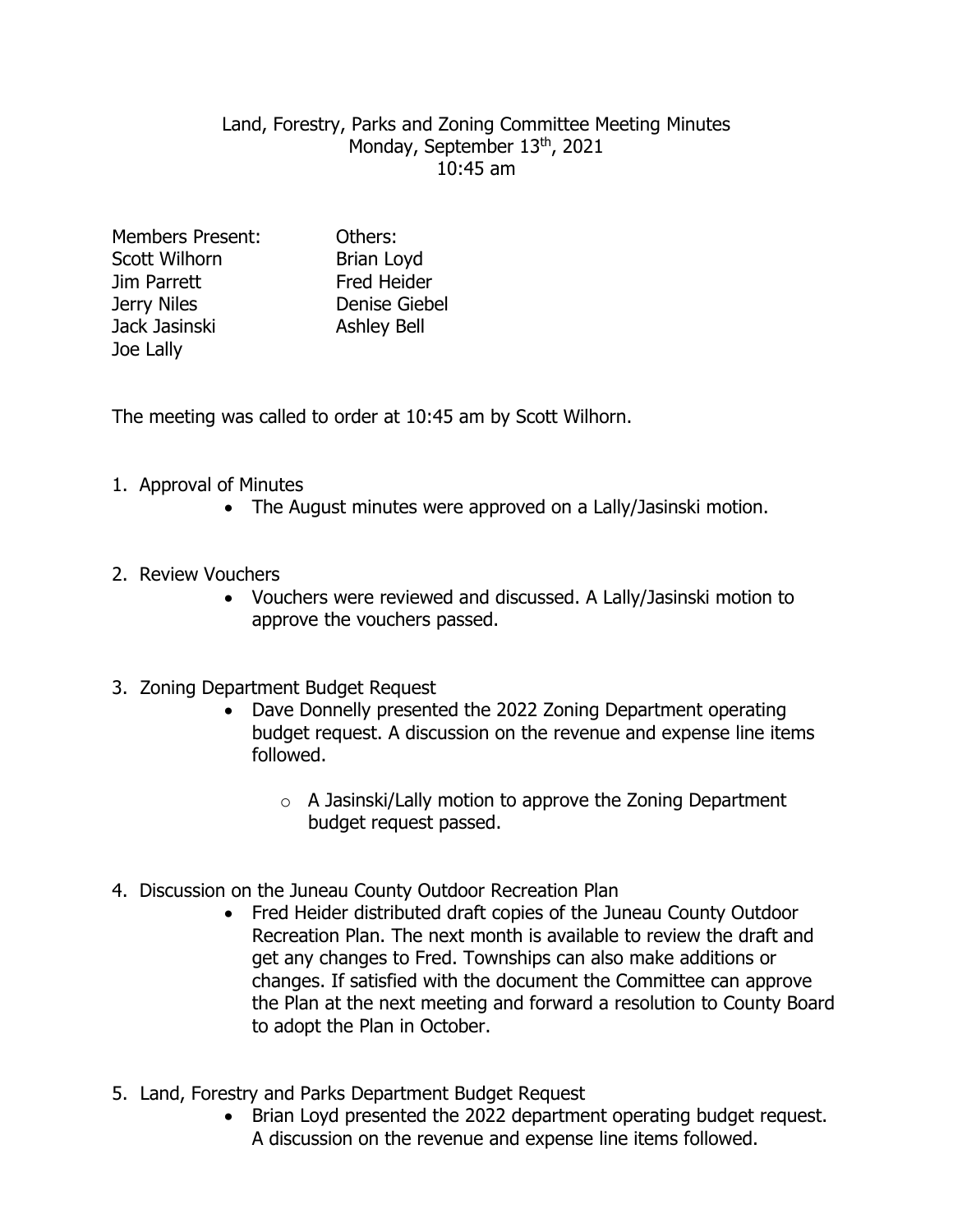- o A Niles/Lally motion to approve the Land, Forestry and Park Department budget request passed.
- Brian Loyd presented the 2022 department capital outlay request. A discussion on the request for new fuel tanks, new mowers and new John Deere Gator 4x2s for the parks followed.
	- $\circ$  A Jasinski/Lally motion to approve the Land, Forestry and Park Department capital outlay request passed.
- Brian Loyd and Ashley Bell presented information on camping rates at similar county campgrounds in the region. A discussion on raising camping fees for next season followed, along with a question on maintaining or reducing fees for local tax payers. Discussion was tabled till next meeting to find out what difficulties could be encountered with the reservation system by having separate rates for local residents.
- 6. Land Sales of Tax Delinquent Properties
	- $\geq$  233 Main Street, Elroy
		- Parcel: 292210606
			- Juneau County is owner of 233 Main Street in Elroy, site of the former hardware store that was demolished last year by the City. The lot is sitting vacant and could be advertised along with the new land sale properties.
			- The Committee agreed to advertise the lot with no minimum and "open to offers".
	- $\triangleright$  Town of Necedah
		- Parcel: 290281094.1
			- A landlocked parcel in the Town of Necedah that was discovered to have an incorrect land description and was retracted before being sold previously has been corrected. The parcel can now be made available to interested adjacent landowners.
			- The Committee agreed to have the Department contact the adjacent land owners to see who would be interested in the land and to have them submit an offer.